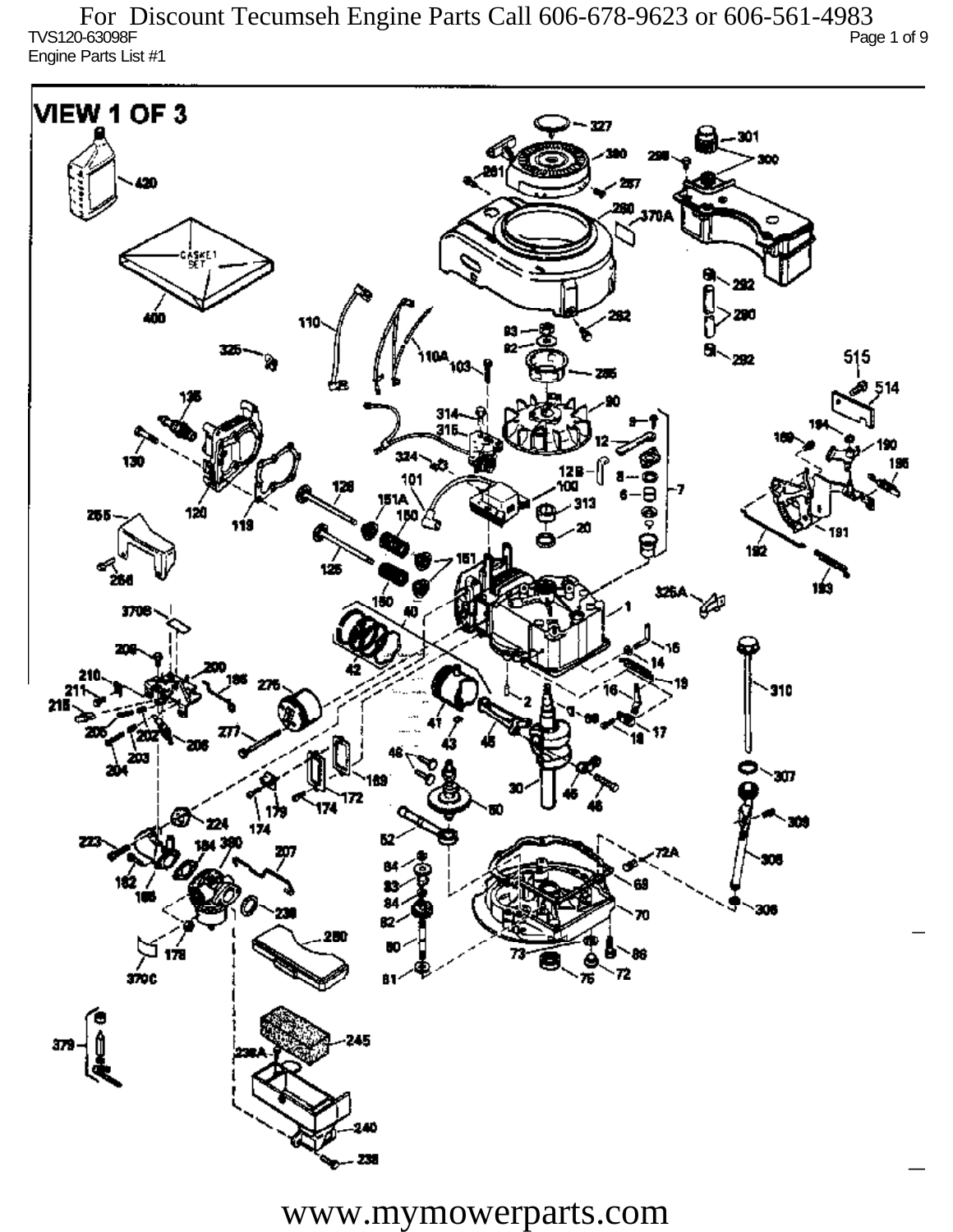| Ref # Part Number | Qty Description                                              |
|-------------------|--------------------------------------------------------------|
| 33968B<br>1.      | Cylinder (Incl. 2 & 20) (2-13/16")                           |
| 2 26727           | Pin, Dowel                                                   |
| 6 33734           | Element, Breather                                            |
| 7 34214A          | Breather Ass'y. (Incl. 6, 8, 9, 12, & 12A)                   |
| 8 33735           | * Gasket, Breather                                           |
| 9 30200           |                                                              |
|                   | Screw, 10-24 x 9/16"                                         |
| 12 33886          | Tube, Breather                                               |
| 14 28277          | Washer, Flat                                                 |
| 15 30589          | Rod, Governor (Incl. 14)                                     |
| 16 31383A         | Lever, Governor                                              |
| 17 31335          | Clamp, Governor lever                                        |
| 18 650548         | Screw, 8-32 x 5/16"                                          |
| 19 31361          | Spring, Extension                                            |
| 20 32600          | Seal, Oil                                                    |
| 30 34562A         | Crankshaft                                                   |
| 40 34535          | Piston, Pin & Ring Set (Std.) (2-13/1 6")                    |
| 40 34536          | Piston, Pin & Ring Set (.010" OS)                            |
| 40 34537          | Piston, Pin & Ring Set (.020" OS)                            |
| 41 33562B         | Piston & Pin Ass'y (Incl. 43) (Std.) (2 -13/16")             |
| 41 33563B         | Piston & Pin Ass'y. (Incl. 43) (.010" OS)                    |
| 41 33564B         | Piston & Pin Ass'y. (Incl. 43) (.020" OS)                    |
| 42 33567          | Ring Set (Std.) (2-13/16" Bore)                              |
| 42 33568          | Ring Set (.010" OS)                                          |
|                   |                                                              |
| 42 33569          | Ring Set (.020" OS)                                          |
| 43 20381          | Ring, Piston pin retaining                                   |
| 45 32875          | Rod Assy., Connecting (Incl. 46)                             |
| 46 32610A         | Bolt, Connecting rod                                         |
| 48 27241          | Lifter, Valve                                                |
| 50 33553          | Camshaft (MCR)                                               |
| 52 29914          | Oil Pump Assy.                                               |
| 69 35261          | * Gasket, Mounting flange                                    |
| 70 34311C         | Flange Ass'y. (Incl. 72, 72A, 73, 75 & 80)                   |
| 72 30572          | Plug, Oil drain (Incl. 73)                                   |
| 73 28833          | * Drain Plug Gasket (Not req. W/plastic plug)                |
| 75 27897          | Seal, Oil                                                    |
| 80 30574          | Shaft, Governor                                              |
| 81 30590A         | Washer, Flat                                                 |
| 82 30591          | Gear Assy., Governor (Incl. 81)                              |
| 83 30588A         | Spool, Governor                                              |
| 84 29193          | Ring, Retaining                                              |
| 86 650488         | Screw, 1/4-20 x 1-1/4"                                       |
| 89 611004         | <b>Flywheel Key</b>                                          |
|                   |                                                              |
| 90 611044         | <b>Flywheel</b>                                              |
| 92 650815         | Washer, Belleville                                           |
| 93 650816         | Nut, Flywheel                                                |
| 100 34443A        | Solid State Ignition                                         |
| 100 730207        | Magneto-to-Solid State Conv. Kit (Includes solid state       |
|                   | module, solid state flywheel key, and instructions.) (Use as |
|                   | required on external ignition engines only.)                 |
| 101 610118        | Cover, Spark plug (Use as required)                          |
|                   |                                                              |
| 103 650814        | Screw, Torx T-15, 10-24 x 1"                                 |
| 110 34961         | <b>Ground Wire</b>                                           |
| 118 730194        | Rope Guide Kit (Use as required)                             |
| 119 33554A        | * Gasket, Head                                               |
| 120 34342         | Head, Cylinder                                               |
| 125 29314B        | Intake Valve (Std.) (Incl. 151) (Conventional Ports)         |
| 125 29315C        | Intake Valve (1/32" OS) (Incl. 151) (Conventional Ports)     |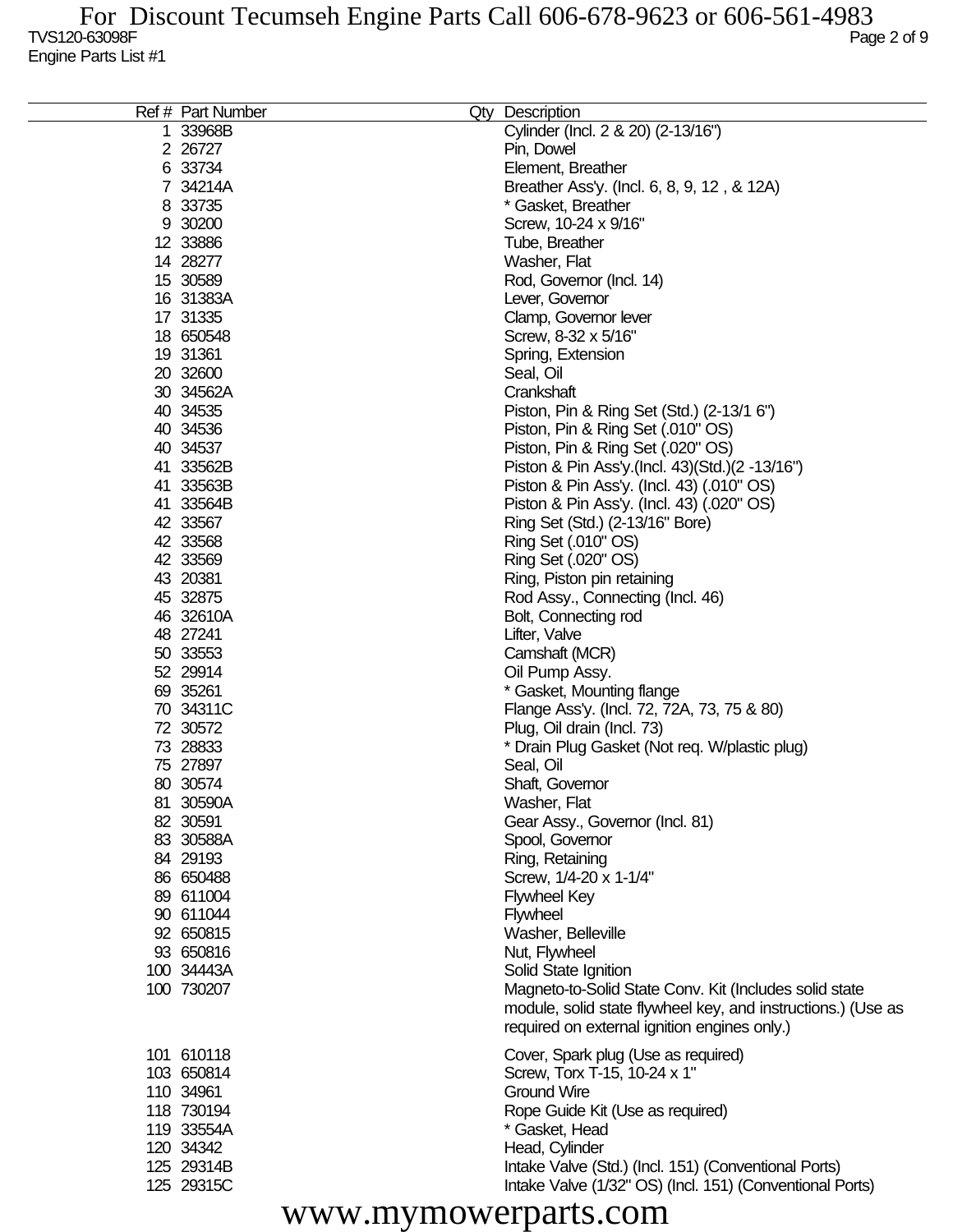| Ref # Part Number | Qty Description                                           |
|-------------------|-----------------------------------------------------------|
| 125 29313C        | Exhaust Valve (Std.) (Incl. 151) (Inverted Ports)         |
| 126 29313C        | Exhaust Valve (Std.) (Incl. 151) (Conventional Ports)     |
| 126 29315C        | Exhaust Valve (1/32" OS) (Incl. 151) (Conventional Ports) |
| 126 34776         | Exhaust Valve (Std.) (Incl. 151) (Conventional Ports)     |
| 126 32644A        | Intake Valve (Incl. 151) (Inverted Ports)                 |
| 127 650691        | Washer, Flat                                              |
| 129 650818        | Screw, 5/16-18 x 1-1/2"                                   |
| 130 6021A         | Screw, 5/16-18 x 1-1/2" (Use as requi red)                |
| 130 650697A       | Screw, 5/16-18 x 2-1/2" (Use as requi red)                |
| 135 35395         | Resistor Spark Plug (RJ19LM)                              |
| 150 31672         |                                                           |
|                   | Spring, Valve                                             |
| 151 31673         | Cap, Lower valve spring                                   |
| 169 27234A        | Gasket, Valve spring box cover                            |
| 172 32755         | Cover, Valve spring box                                   |
| 174 650128        | Screw, 10-24 x 1/2"                                       |
| 178 29752         | Nut & Lockwasher, 1/4-28                                  |
| 179 30593         | Clip, Wire                                                |
| 182 6201          | Screw, 1/4-28 x 7/8"                                      |
| 184 26756         | * Gasket, Carburetor                                      |
| 186 32653         | Link, Governor spring                                     |
| 190 35831         | Lever, Brake                                              |
| 191 35015B        | Bracket Assy., S.E. Brake (Incl. 195)                     |
| 192 34966         | Link, Control                                             |
| 193 34965         | Spring, Extension                                         |
| 194 32309         | Ring, Retaining                                           |
| 195 610973        | Terminal Assy.                                            |
| 196 35035         | Switch Assy.                                              |
| 206 610973        | Terminal (Use as required)                                |
| 207 34336         | Link, Throttle                                            |
| 223 650451        | Screw, 1/4-20 x 1"                                        |
| 224 34690A        | * Gasket, Intake pipe                                     |
| 238 650806        | Screw, 10-32 x 5/8"                                       |
| 239 34338         | * Gasket, Air cleaner                                     |
| 240 34858         | Body, Air cleaner                                         |
| 246E 35435        | Filter, Pre-air (Use as required)                         |
| 246D 35605        | Felt, Air cleaner                                         |
| 246 35604         | Element, Air cleaner                                      |
| 250 35665         | Cover, Air cleaner                                        |
| 260B 35724        | Housing, Blower                                           |
| 261 30200         | Screw, 10-24 x 9/16"                                      |
| 262 650831        | Screw, 1/4-20 x 15/32"                                    |
| 277 650795        | Screw, 1/4-20 x 2-1/4" (Use as requir ed)                 |
| 277 650774        | Screw, 1/4-20 x 2-3/8" (Use as requir ed)                 |
| 277 792005        | Screw, 1/4-20 x 2-1/2" (Use as requir ed)                 |
| 278 8345          | Washer                                                    |
| 279 30063         |                                                           |
|                   | Screw, Torx T-30, 1/4-20 x 1/2"                           |
| 280 35726         | Shield, Heat                                              |
| 285 35000         | Hub, Starter                                              |
| 287B 650884       | Screw, 8-32 x 1/2"                                        |
| 290 34357         | Fuel Line (Epichlorohydrin 6-3/4")(17 cm)                 |
| 290 29774         | Fuel Line(Braided 8-1/4")(21 cm)(Use as req.)             |
| 290 30705         | Fuel Line (Braided 16")(40 cm)(Use as req.)               |
| 290 30962         | Fuel Line (Braided 32")(81 cm)(Use as req.)               |
| 292 26460         | Clamp, Fuel line                                          |
| 298 28763         | Screw, 10-32 x 35/64"                                     |
|                   |                                                           |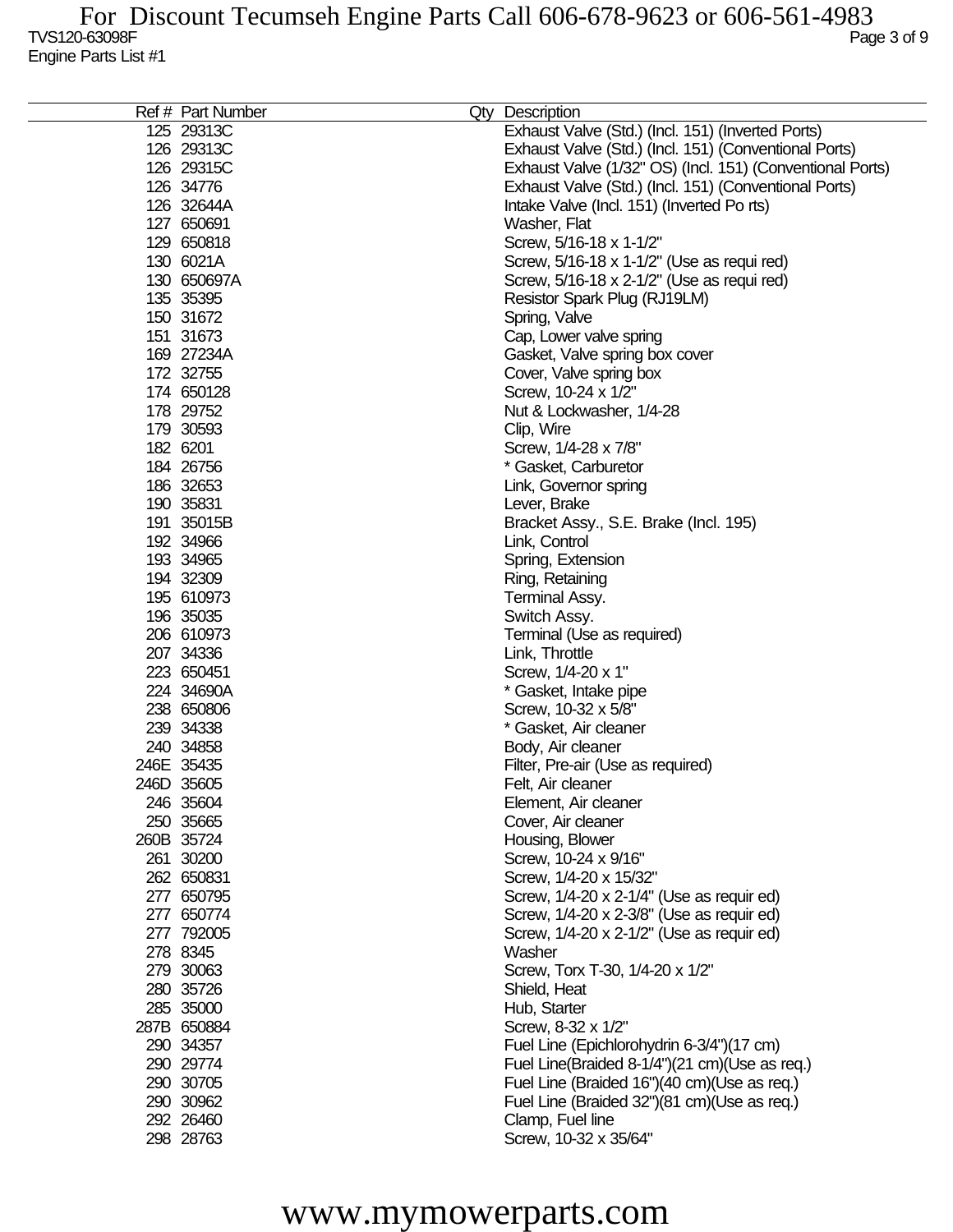| Ref # Part Number                                                                                                                                                                                        | Qty Description                                                                                                                                                                                                                                                                                                                                                                                                                                                    |
|----------------------------------------------------------------------------------------------------------------------------------------------------------------------------------------------------------|--------------------------------------------------------------------------------------------------------------------------------------------------------------------------------------------------------------------------------------------------------------------------------------------------------------------------------------------------------------------------------------------------------------------------------------------------------------------|
| 300B 34979A                                                                                                                                                                                              | Fuel Tank (Incl. 292 & 301A) NOTE: The following tanks<br>(34980A, 34979A, 34369A) were built with different size fuel<br>inlet openings. Tanks with 1-3/16" I.D. opening use fuel cap<br>33032. Tanks with 1-1/2" I.D. opening use fuel cap 35355.                                                                                                                                                                                                                |
| 301 33032<br>305 35577<br>306 34265<br>306 34282                                                                                                                                                         | Fuel Cap (Use as required)<br>Tube, Oil fill<br>Gasket, Oil fill tube<br>"O" Ring (This "O" ring is required with metal fill tube only<br>when replacement mounting flange with .777 dia. oil fill hole<br>has been used.)                                                                                                                                                                                                                                         |
| 307 35499<br>309 650562<br>310 35578<br>313 34080<br>314 650767<br>315 34960<br>330 34970<br>330 34978<br>350 34814<br>351 32180C<br>354 35025<br>370H 34387<br>370J 34870<br>379 631021<br>380 632524   | "O" Ring<br>Screw, 10-32 x 1/2"<br><b>Dipstick</b><br>Spacer, Flywheel key<br>Screw, 8-36 x 27/64"<br>Coil Assy., Alternator<br><b>Wire Harness</b><br>Wire & terminal Assy.<br>Primer Assy.<br>Line, Primer<br>Staple (Not used on all models)<br>Decal, Instruction (Optional)<br>Decal, Instruction (Optional)<br>Inlet Needle, Seat & Clip Assy.<br>Carburetor (Incl. 184) (Refer to Division 5, Section A, page<br>A2-8 or Fiche 8A, Grid E-11 for breakdown) |
| 390B 590621                                                                                                                                                                                              | Rewind Starter (Refer to Division 5, Section C, page 34 or<br>Fiche 8A, Grid G-5 for breakdown)                                                                                                                                                                                                                                                                                                                                                                    |
| 400 33740D<br>420 730225<br>425 730571<br>426 32203<br>427 32204<br>436 611006<br>437 30551<br>438 610947<br>439 610955<br>440 30992<br>442 610385<br>443 610408<br>444 29181<br>445 610593<br>446 33356 | * Gasket Set (Incl. items marked *)<br>SAE 30, 4-Cycle Engine Oil (Quart)<br>Starter Muff Kit (Incl.370J,426,427)(Opt.)<br>Starter Air Cleaner (Optional)<br>Starter Air Cleaner Bracket (Optional)<br>Stator Plate Ass'y.(Incl.377,378,437, 442-448)<br>Spring, Breaker box cover<br>Cover, Dust<br>Gasket, Stator cover<br>Cam, Breaker<br>Washer<br>Nut, 8-32<br>Breaker Fastening Screw & Washer<br><b>Condenser Fastening Screw</b><br>Terminal, Ground       |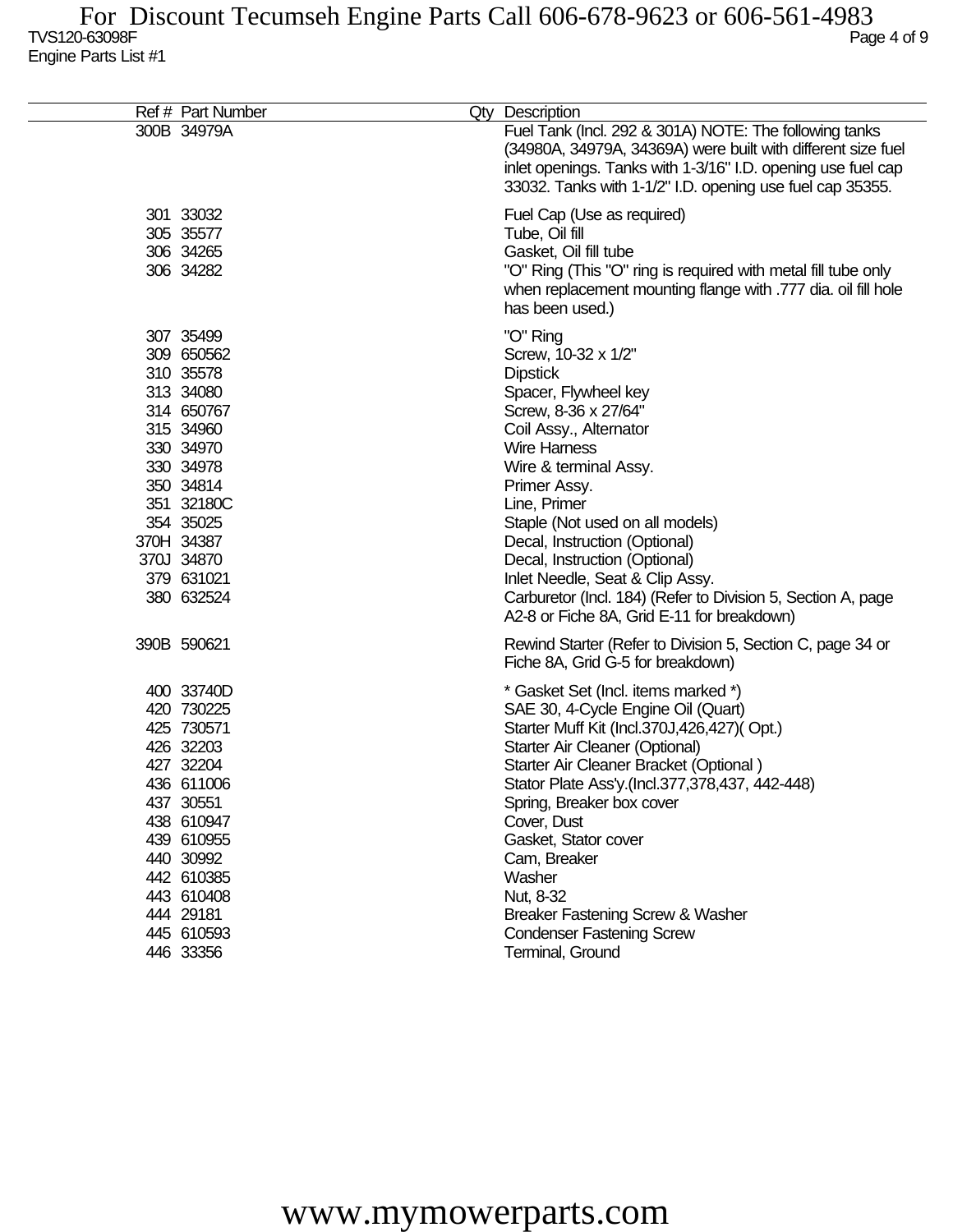TVS120-63098F Page 5 of 9 Engine Parts List #2 For Discount Tecumseh Engine Parts Call 606-678-9623 or 606-561-4983

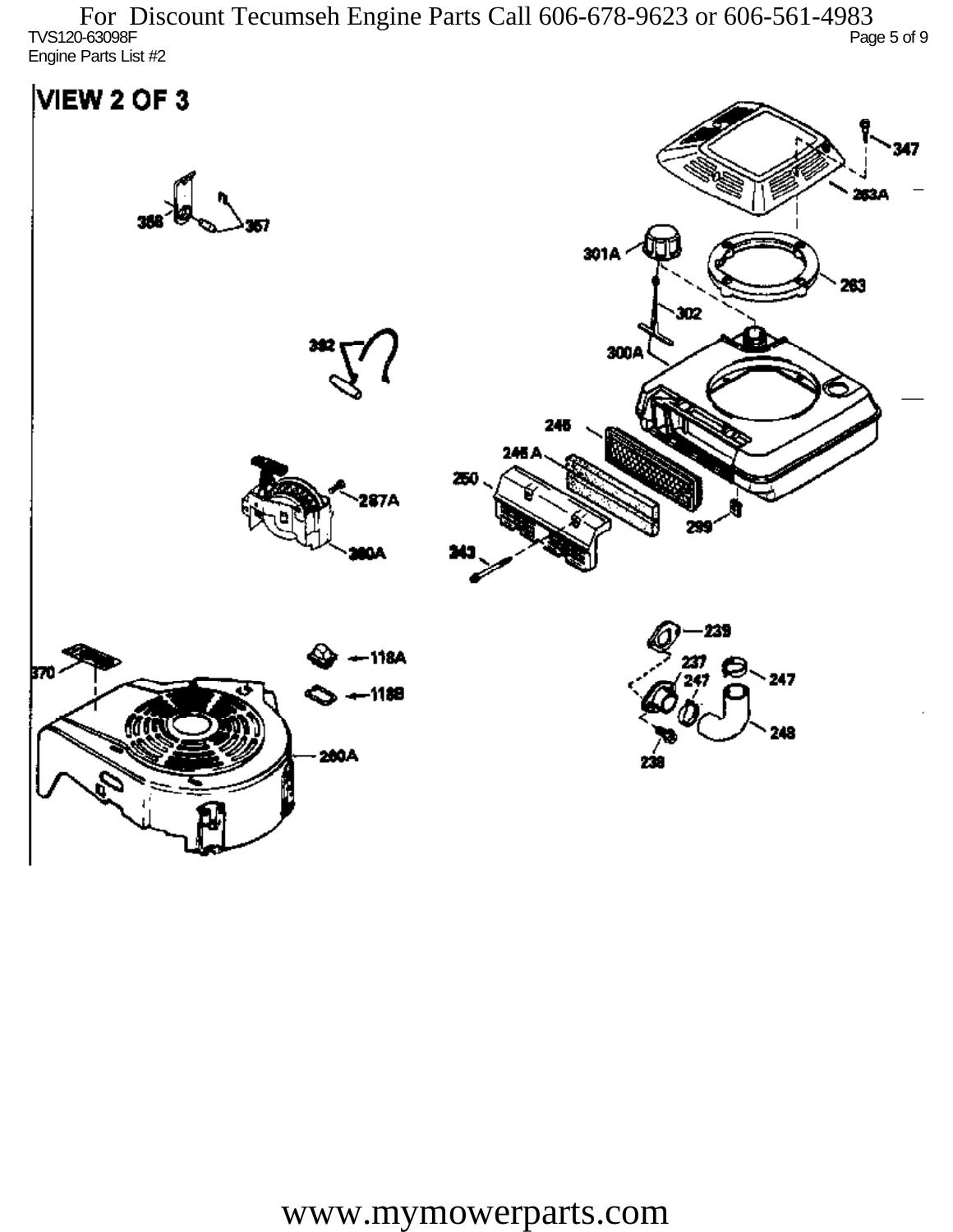|      | Ref # Part Number | Qty Description                                              |
|------|-------------------|--------------------------------------------------------------|
|      | 118 730194        | Rope Guide Kit (Use as required)                             |
|      | 127 650691        | Washer, Flat                                                 |
|      | 129 650818        | Screw, 5/16-18 x 1-1/2"                                      |
|      | 196 35035         | Switch Assy.                                                 |
|      | 238 650806        | Screw, 10-32 x 5/8"                                          |
|      | 239 34338         | * Gasket, Air cleaner                                        |
|      | 246D 35605        | Felt, Air cleaner                                            |
|      | 246E 35435        | Filter, Pre-air (Use as required)                            |
|      | 246 35604         | Element, Air cleaner                                         |
|      | 250 35665         | Cover, Air cleaner                                           |
|      | 260B 35724        | Housing, Blower                                              |
|      | 278 8345          | Washer                                                       |
|      | 279 30063         |                                                              |
|      |                   | Screw, Torx T-30, 1/4-20 x 1/2"                              |
|      | 280 35726         | Shield, Heat                                                 |
|      | 287B 650884       | Screw, 8-32 x 1/2"                                           |
|      | 287A 650735       | Screw, 10-24 x 3/8" (Use as required)                        |
| 287A |                   | Pop Rivet (3/16" Dia.) (Purchase loca lly)                   |
|      | 300B 34979A       | Fuel Tank (Incl. 292 & 301A) NOTE: The following tanks       |
|      |                   | (34980A, 34979A, 34369A) were built with different size fuel |
|      |                   | inlet openings. Tanks with 1-3/16" I.D. opening use fuel cap |
|      |                   | 33032. Tanks with 1-1/2" I.D. opening use fuel cap 35355.    |
|      | 301A 35355        | Fuel Cap (Use as required)                                   |
|      | 330 34970         | <b>Wire Harness</b>                                          |
|      | 330 34978         | Wire & terminal Assy.                                        |
|      | 350 34814         | Primer Assy.                                                 |
|      | 351 32180C        | Line, Primer                                                 |
|      | 354 35025         | Staple (Not used on all models)                              |
|      |                   |                                                              |
|      | 357 34985         | Rope Stop & Staple Assy. (Incl. 354)                         |
|      | 370H 34387        | Decal, Instruction (Optional)                                |
|      | 370J 34870        | Decal, Instruction (Optional)                                |
|      | 390B 590621       | Rewind Starter (Refer to Division 5, Section C, page 34 or   |
|      |                   | Fiche 8A, Grid G-5 for breakdown)                            |
|      | 425 730571        | Starter Muff Kit (Incl.370J,426,427)(Opt.)                   |
|      | 426 32203         | Starter Air Cleaner (Optional)                               |
|      | 427 32204         | Starter Air Cleaner Bracket (Optional)                       |
|      | 436 611006        | Stator Plate Ass'y.(Incl.377,378,437, 442-448)               |
|      | 437 30551         | Spring, Breaker box cover                                    |
|      | 438 610947        | Cover, Dust                                                  |
|      | 439 610955        | Gasket, Stator cover                                         |
|      | 440 30992         | Cam, Breaker                                                 |
|      | 442 610385        | Washer                                                       |
|      |                   |                                                              |
|      | 443 610408        | Nut, 8-32                                                    |
|      | 444 29181         | Breaker Fastening Screw & Washer                             |
|      | 445 610593        | <b>Condenser Fastening Screw</b>                             |
|      | 446 33356         | Terminal, Ground                                             |
|      |                   |                                                              |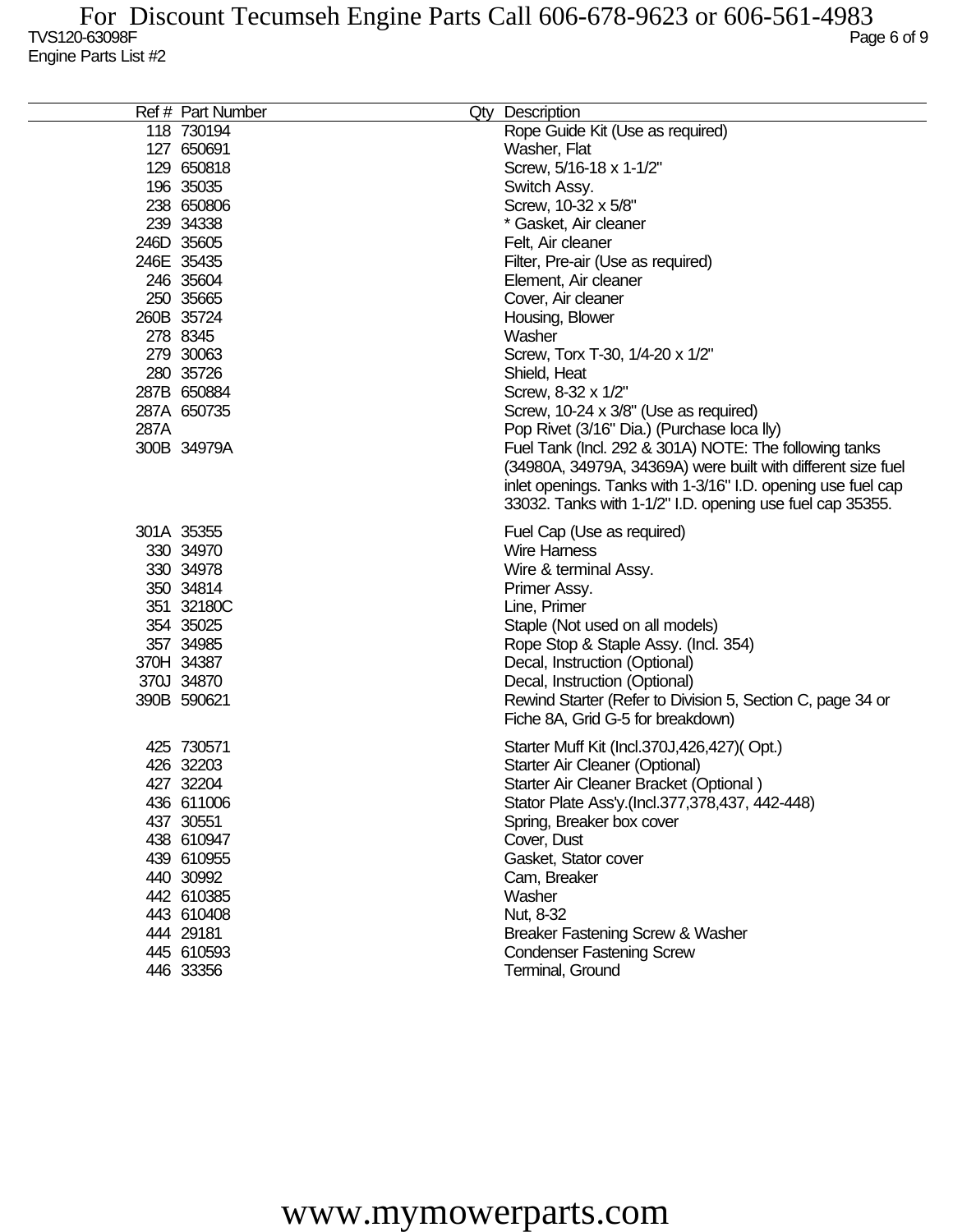TVS120-63098F Page 7 of 9 Engine Parts List #3 For Discount Tecumseh Engine Parts Call 606-678-9623 or 606-561-4983

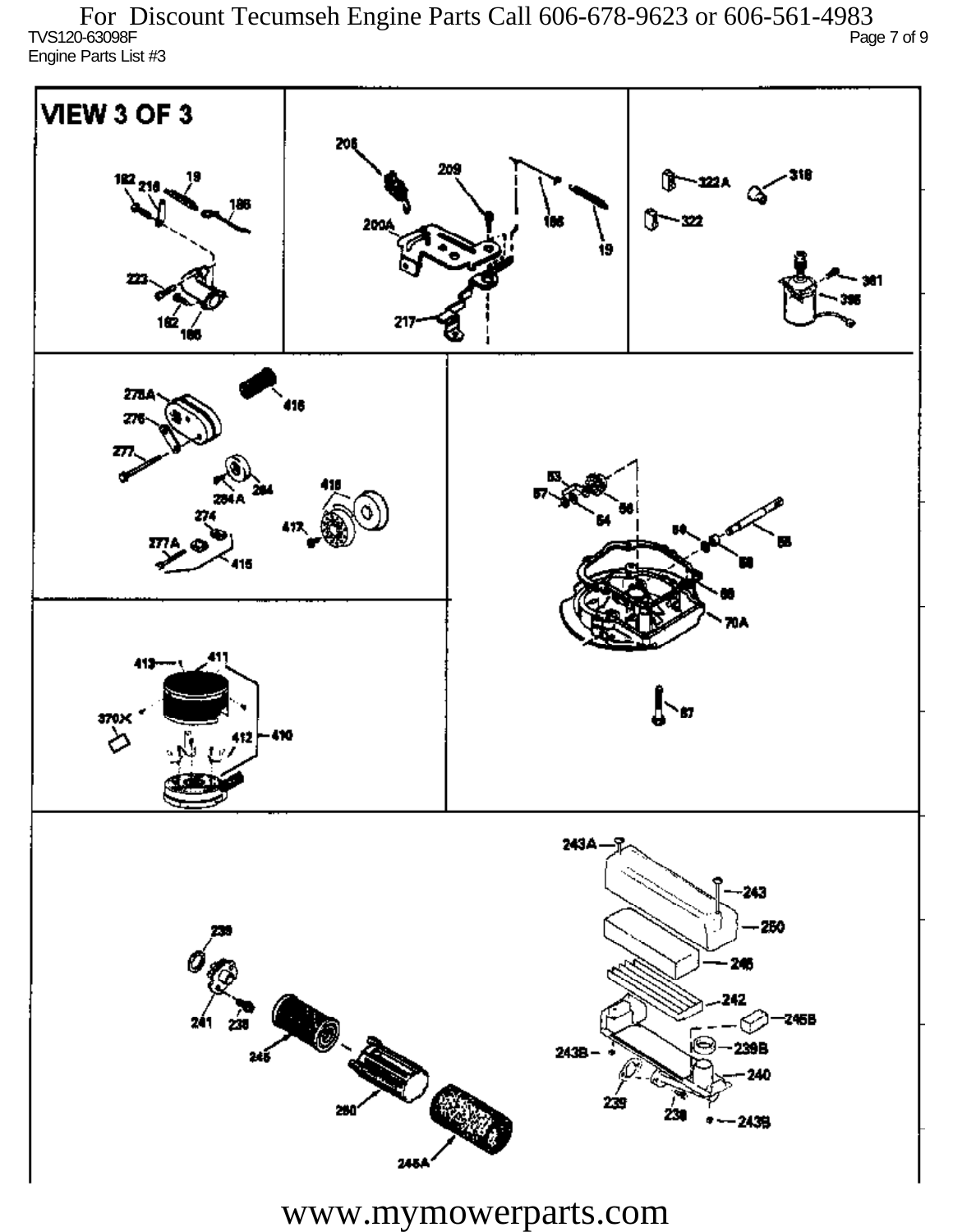| Ref # Part Number | Qty Description                                                                                 |
|-------------------|-------------------------------------------------------------------------------------------------|
| 19 31361          | Spring, Extension                                                                               |
| 69 35261          | * Gasket, Mounting flange                                                                       |
| 118 730194        | Rope Guide Kit (Use as required)                                                                |
| 127 650691        | Washer, Flat                                                                                    |
| 129 650818        | Screw, 5/16-18 x 1-1/2"                                                                         |
| 182 6201          | Screw, 1/4-28 x 7/8"                                                                            |
| 185 31384A        | Pipe, Intake (Incl. 224)                                                                        |
| 186 32653         | Link, Governor spring                                                                           |
| 196 35035         | Switch Assy.                                                                                    |
| 206 610973        | Terminal (Use as required)                                                                      |
| 216 33086         | Lever, Speed adjusting                                                                          |
| 223 650451        | Screw, 1/4-20 x 1"                                                                              |
| 238 650806        | Screw, 10-32 x 5/8"                                                                             |
| 239 34338         | * Gasket, Air cleaner                                                                           |
| 240 34858         | Body, Air cleaner                                                                               |
| 246D 35605        | Felt, Air cleaner                                                                               |
| 246 35604         | Element, Air cleaner                                                                            |
| 246E 35435        | Filter, Pre-air (Use as required)                                                               |
| 250 35665         |                                                                                                 |
|                   | Cover, Air cleaner                                                                              |
| 260B 35724        | Housing, Blower                                                                                 |
| 274 26754A        | * Gasket, Exhaust (Use as required)                                                             |
| 275A 391019       | Muffler                                                                                         |
| 276 33753         | Plate, Locking                                                                                  |
| 277 650795        | Screw, 1/4-20 x 2-1/4" (Use as requir ed)                                                       |
| 277 650774        | Screw, 1/4-20 x 2-3/8" (Use as requir ed)                                                       |
| 277 792005        | Screw, 1/4-20 x 2-1/2" (Use as requir ed)                                                       |
| 277A 30063        | Screw, Torx T-30, 1/4-20 x 1/2" (Use as req.)                                                   |
| 278 8345          | Washer                                                                                          |
| 279 30063         | Screw, Torx T-30, 1/4-20 x 1/2"                                                                 |
| 280 35726         | Shield, Heat                                                                                    |
| 287B 650884       | Screw, 8-32 x 1/2"                                                                              |
| 300B 34979A       | Fuel Tank (Incl. 292 & 301A) NOTE: The following tanks                                          |
|                   | (34980A, 34979A, 34369A) were built with different size fuel                                    |
|                   | inlet openings. Tanks with 1-3/16" I.D. opening use fuel cap                                    |
|                   | 33032. Tanks with 1-1/2" I.D. opening use fuel cap 35355.                                       |
| 322 34977         | <b>Connector Body</b>                                                                           |
| 330 34970         | <b>Wire Harness</b>                                                                             |
| 330 34978         | Wire & terminal Assy.                                                                           |
| 350 34814         | Primer Assy.                                                                                    |
| 351 32180C        | Line, Primer                                                                                    |
| 354 35025         | Staple (Not used on all models)                                                                 |
| 361 650831        | Screw, 1/4-20 x 15/32"                                                                          |
| 370J 34870        |                                                                                                 |
|                   | Decal, Instruction (Optional)                                                                   |
| 370H 34387        | Decal, Instruction (Optional)                                                                   |
| 390B 590621       | Rewind Starter (Refer to Division 5, Section C, page 34 or<br>Fiche 8A, Grid G-5 for breakdown) |
|                   |                                                                                                 |
| 395 34934         | Electric Starter Motor (12 Volt) (Refer to Division 5, Section                                  |
|                   | D page 18 or Fiche 8A, Grid G-11 for breakdown)                                                 |
| 410 730574        | Debris Screen Kit(Incl.370H,411-413)(Opt.)                                                      |
| 411 35596         | Screen, Debris (Optional)                                                                       |
| 412 35597         | Bracket, Debris screen (Optional)                                                               |
| 413 650910        | Screw, 8-32 x 1/4 (Optional)                                                                    |
| 415 730162        | Muffler Adapter Kit(Incl.274,277)(Use as req)                                                   |
| 425 730571        | Starter Muff Kit (Incl.370J,426,427)(Opt.)                                                      |
| 426 32203         | Starter Air Cleaner (Optional)                                                                  |
| 427 32204         | Starter Air Cleaner Bracket (Optional)                                                          |